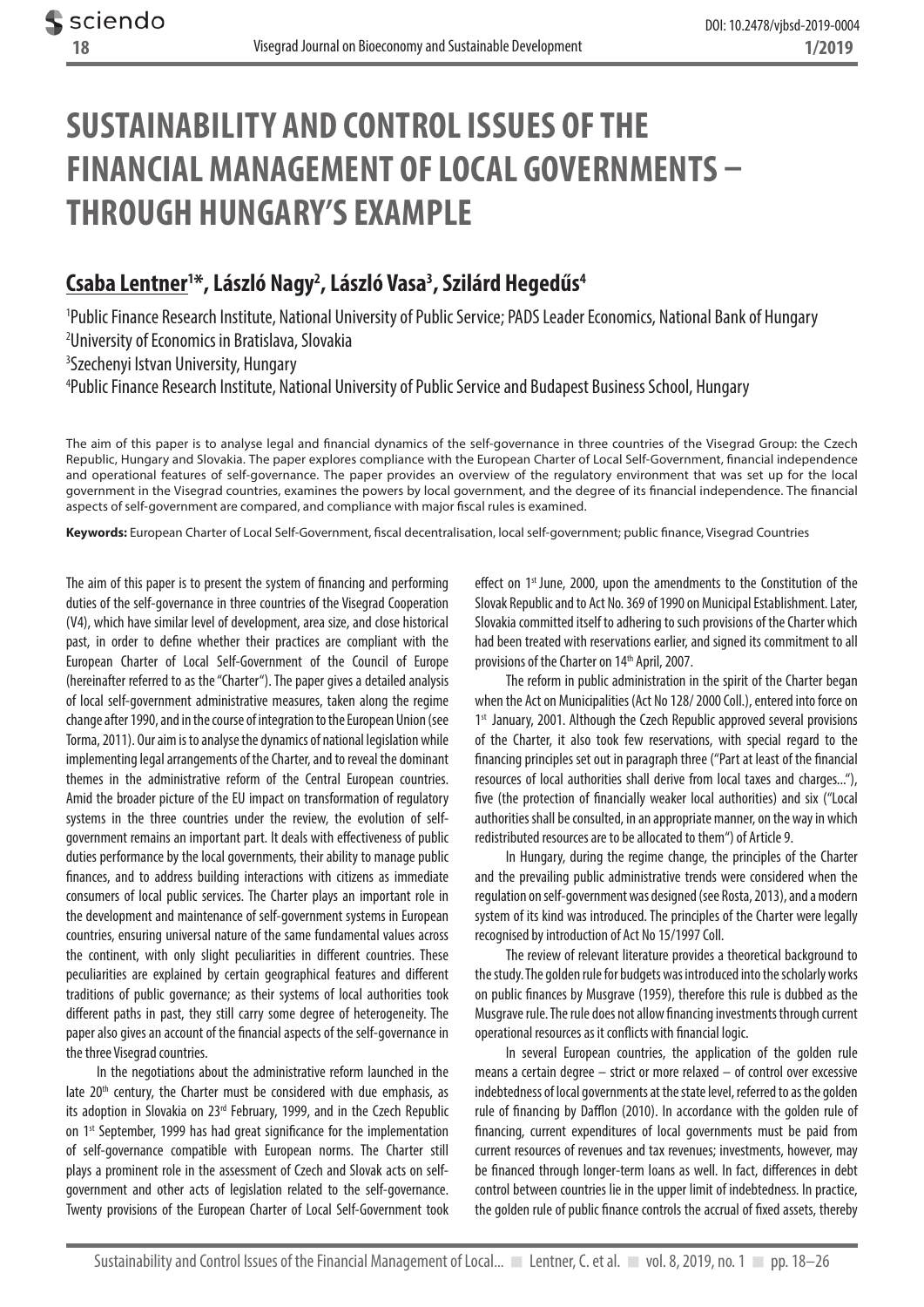the provision of public service by local governments is ensured for several generations, and, therefore, emphasis in financing should be placed on the division between generations (Heijdra and Meijdam, 2002.). In an operational approach, there are three known ways of controlling the indebtedness and borrowing of local governments. The first one is market financing, the second is characterised by the fact that borrowing requires authorisation, while the third one prescribes limited borrowing (Ter-Minassian and Craigh, 1997). In the European Union, the regulatory foundations of maintaining deficit at required level were introduced within the framework of the Stability and Growth Pact, and were studied against cases of OECD countries by Van Rompuy (2016). Although not for the three Visegrad countries, the mechanism of budgetary rules was examined in Italian and Swiss cases (Monacelli et al., 2016; Burrett and Feld, 2018).

These rules are important because they guarantee the solvency of the local governments and the implementation of the going concern principle (Duve and Dreschsler, 2011). Foremny (2014) studied the implementation of fiscal rules during the pre-crisis period, and the study concluded that it was impossible to keep a financial equilibrium in all cases, disregarding the existing rules. This was also confirmed by Levaggi and Zanola (2003), as they studied the case of Italian regions. In order to support sustainable public finances, governments should try to shorten the volume of debt by tightening fiscal policies and making public finances more resistant to crises (Uryszek, 2015).

### **Material and methods**

In this study, we examined the financial regulation of local governments in the mentioned Visegrad countries. The study uses an interdisciplinary approach, provides an economic and legal analysis. In the economic analysis, we examined the revenue, what is more the local tax revenues and debt of the municipalities in analysed countries. The source of the data was the OECD Fiscal Database and we made own calculations to test the fiscal rules in the examined countries. The Hungarian National Bank and Hungarian State Treasury provided the data of the debt of the Hungarian local governments. In the course of the legal analysis we carried out a comparative legal analysis, and in this part of paper we examined the budgetary rules and financing of local governments. The research question of our study is the effectiveness of the budget rules in the municipal regulation in the analysed countries.

## **Results and discussion**

### **Development of the system of performing functions and financing by Slovak local governments**

In Slovakia, Act No 416/2001 Coll. transferred a complex system of governance functions to the municipalities and eight higher territorial units, and state assets indispensable for undertaking almost four-hundred new duties were also transferred to municipalities' handling. The law distinguishes between two kinds of obligations to perform duties, which merged into the acts on the municipalities and higher territorial units as functions and competences. The first group of public duties are those attributed exclusively to the municipalities and higher territorial units, which perform them in behalf of themselves and under their own responsibilities and finance them mainly from the municipalities' or the higher territorial units' own revenues. Obligations to perform duties, transferred by the state, constitute another group of public duties, which are undertaken by municipalities and higher territorial units in the name and under the responsibility of the central

government. The funds required to cover expenses by municipalities and higher territorial units in delivering public duties were granted by the central budget until the introduction of fiscal decentralisation. As a result of the decentralisation taking place at the turn of the millennium, municipalities and higher territorial units took over some duties of the central government. The execution of delegated public administrative activities is managed and controlled by the Slovakian government. The Act No 416/2001 Coll. on the Transfer of some Responsibilities from State Administration to Municipalities and Higher Territorial Units has created a division of labour between various government levels, as well as social, economic and development-driven cooperation between local and national level governments. For long-term sustainability, however, the legal frameworks of resource allocation are required for effective cost management and financing of public goods. Decentralisation and the delegation of competences proved to be slow and troublesome in practice. To date, the execution of modern institutional governance supporting the effective organisation of new functions delegated by the state is still lacking in many senses. Habánik, Kordoš and Košták (2016) also draw attention to the limitations of performing duties by municipalities and higher territorial units, which they explained with the different growth pace of public expenditures and subnational government spending. Public expenditures increased from 2006 till 2015 by 62.4% compared to only 40.8% growth in expenditures of higher territorial units and municipalities.

The adoption of Article 9 of the Charter and its incorporation into the Slovak legal system had a prominent part in the process of fiscal decentralisation launched at the end of the 20<sup>th</sup> century. As Section 2 of Article 9 stated, "Local authorities' financial resources shall be commensurate with the responsibilities provided for by the constitution and the law". The principle of commensuration between financial resources and responsibilities is also guaranteed by the Slovak constitution: "The costs of the performance of delegated state administration tasks shall be covered by the State" (Section 2 of Article 71), and the act on municipalities further clarifies: "financial resources and other financial assets required for the performance of state administration tasks delegated to municipalities shall be provided by the State" (Section 1 of Paragraph 5). In this Act, the principle of commensuration is applied not only to delegated responsibilities but also ex post needs for resources necessary to perform their duties. The principle of financial independence and the principle of diversified and buoyant financial resources, formulated in Sections 3 and 4 of Article 9 of the Charter, were recognised as binding by the Slovak state with the amendment to the Act on municipalities in 1999. According to the Act, municipalities shall cover their own needs from their own resources, state aid and other resources. By other resources, the Act on municipalities means reimbursable sources of financing, such as loans, and extra-budgetary resources deriving from funds established by the municipality.

The adoption of Section 8 of Article 9 of the Charter is particularly noteworthy, as it stated that "For the purpose of borrowing for capital investment, local authorities shall have access to the national capital market within the limits of the law". The Charter guarantees the right of borrowing for capital investment at the national capital market. In 2004, however, a rather strict provision was made on the inclusion of reimbursable resources of financing, which curbed the over-crediting processes of municipalities and higher territorial units in Slovakia and created their long-term financial independence and stability. Act No 583/2004 Coll. on the Budget Rules of the Regional Self-Administration lays down that municipalities and higher regional units may use reimbursable resources only for financing of investments. Credit resources may be used exclusively for the purposes of reducing interim deficit under conditions that "they will be repaid to the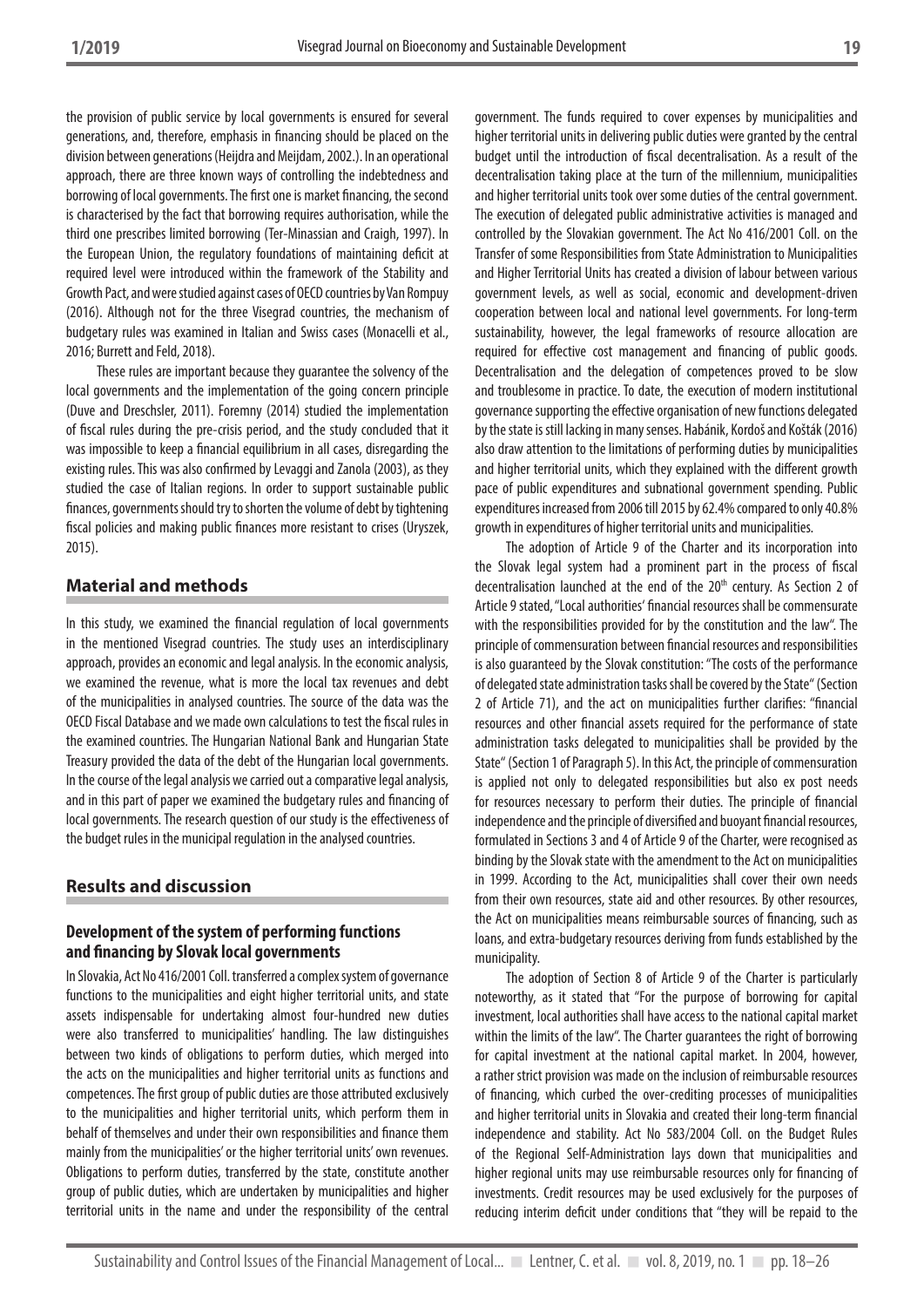end of the budget year from the incomes of the current budget" (Section 2 of Paragraph 17). With the amendment to Act 583 of 2004 in 2011, and with the introduction of Act No 493/2011 Coll. on Fiscal Responsibility, further restrictions were imposed. According to new legislation, municipalities and higher territorial units may use reimbursable sources of financing for the investment tasks if their total debt remains below 60 per cent of the actual revenues of the previous fiscal year, and the amount of instalments, with the interest rate expenditure included, does not exceed 25 per cent of the revenues of the previous fiscal year.

Slovakia has fully adopted the Charter's article on financial resources, including the sections treated with reservations in the Czech Republic. The Act on Municipalities provides for the protection of financially weaker local authorities, keeping the principle of commensuration between responsibilities and resources, as "state aid may be granted to municipalities which have insufficient revenues for performing their duties" (Section 4 of Paragraph 7).

The revenue independence of municipalities was created only at the threshold of the 21<sup>st</sup> century, with the second wave of state administration reforms, although real estate tax, providing a small source of revenues, and local fees, also amounting to small part of revenues, formed an independent source of revenues for the municipalities' budgets already in the 1990s.

Although fiscal decentralisation had formed an integral part of the state administration reform, it was implemented in the Slovak Republic only in 2005, after the division of competences and responsibilities between different levels of self-government was completed. From the time of the transfer of competences until the EU accession, Slovak municipalities and higher territorial units mostly depended on the subventions from the central budget. Before the implementation of fiscal decentralisation, the financial resources required for covering expenditures incurred by municipalities and higher territorial units while performing public duties falling within their competence and delegated by the state, were provided by the central government by sharing personal income tax, corporate tax and tax on motor vehicles, as well as from combined state aid. The extent of sharing taxes, and the amount of state aid for operational and development purposes were modified on an annual basis based on the Act on Public Finance. Aid – provided from the resources of the central budget – financing the obligation to perform duties delegated by the state was divided into three different groups. Aid financing the performance of municipal competences assisted municipalities with the population of less than three thousand citizens in execution of responsibilities delegated by the state. Five cities, Bratislava, Košice, Banská Bystrica, Žilina and Prešov, received aid to promote local public transport of municipalities. Public education aid was mainly granted to municipalities financing and operating educational institutions.

Three acts played key roles in launching the reform processes of financing: Act No 583/2004 Coll. on the Budget Rules of the Regional Self-Administration, Act No 582 /2004 Coll. on Local Taxes and the Fees for Municipal Waste, and Minor Construction Waste and Act No 564/ 2004 Coll. on the Budget Determination of Income Tax Yields to Regional Self-Administration.

The Act on Budgetary Rules of the Regional Self-Administration regulates the procedure of planning budgets, and the budgetary management of municipalities and higher regional units. It also enumerates, with the reference to Act No 564/2004 Coll., transfers between the state budget and the budgets of municipalities and higher regional units, shares on income taxes and tied and untied state financial aid for financing the performance of delegated state administration tasks.

After the fiscal decentralisation processes ended, financial resources, required for financing general commitments to conduct responsibilities, are

provided by the central budget through distribution of the entire amount of personal income tax to municipalities and higher territorial units and state financial aids. According to the Act No 564/2004 Coll., currently in force, 70 per cent of personal income tax is transferred to municipalities, and 30 per cent is transferred to higher territorial units. The distribution of personal income tax to specific local and regional budgets is regulated by a government regulation of 2004, amended 9 times since. According to the government regulation, income tax is distributed to municipalities based on four criteria: altitude of the municipality above sea-level, residential population of the municipality, number of pupils and students of educational institutions operated by the municipality, and the number of the municipality's residents above the age of 62.

After fiscal decentralisation, financial aid for the performance of municipal competences and public transport subsidies of municipalities have been discontinued. Together with the tax reform in 2004, the Slovak state created the municipalities' independence in revenues, and own revenues have become key elements of enabling local resources. The new financing characteristics of municipalities were summarised in three points by Nižňanský, Cibáková and Hamalová (2014):

- a) municipalities are entitled to levying local taxes and fees,
	- b) receive a share of personal income tax,
	- c) are granted financial aids from the central budget to perform tasks delegated by the state.

Act No 583/2004 Coll on the Budget Rules of the Regional Self-Administration identifies the following sources of municipal revenues:

- $\Box$  revenues from local taxes and fees, in particular, real estate tax, dog tax, tourist tax, tax on the use of public areas, tax on vending machines, tax on operating gaming machines, tax on the entry and staying of motor vehicles in historical parts of towns, nuclear facility tax and local fees,
- $\Box$  revenues from asset management, and from possession and transferring of assets, and from activities of municipalities, and their budgetary organizations,
- $\Box$  revenues from interests on municipal investments,
- $\Box$  fines imposed by municipalities,
- $\Box$  donations,
- $\Box$  share of personal income tax,
- $\Box$  state financial aids and contributions to financing costs incurred when performing public administration tasks delegated by the state,
- $\Box$  further tied and untied state financial aid,
- $\Box$  tied financial aid transferred from the budget of a higher territorial unit,
- $\Box$  financial resources from the European Union and other foreign countries,
- $\Box$  other revenues according to particular regulations,
- $\Box$  shares of profit paid by enterprises established by the municipality,
- $\Box$  reimbursable credit resources.

Today, Slovak municipalities and higher territorial units finance their governance functions mainly from their own resources. Tax revenues constitute half (51 per cent) of the sources of revenues of municipalities. Personal income tax amounts to more than three-fourths of tax revenues, and local taxes and fees amount to slightly less than a quarter of them. The share of financial resources (aid and contributions), transferred from the central budget, for the performance of competences delegated by the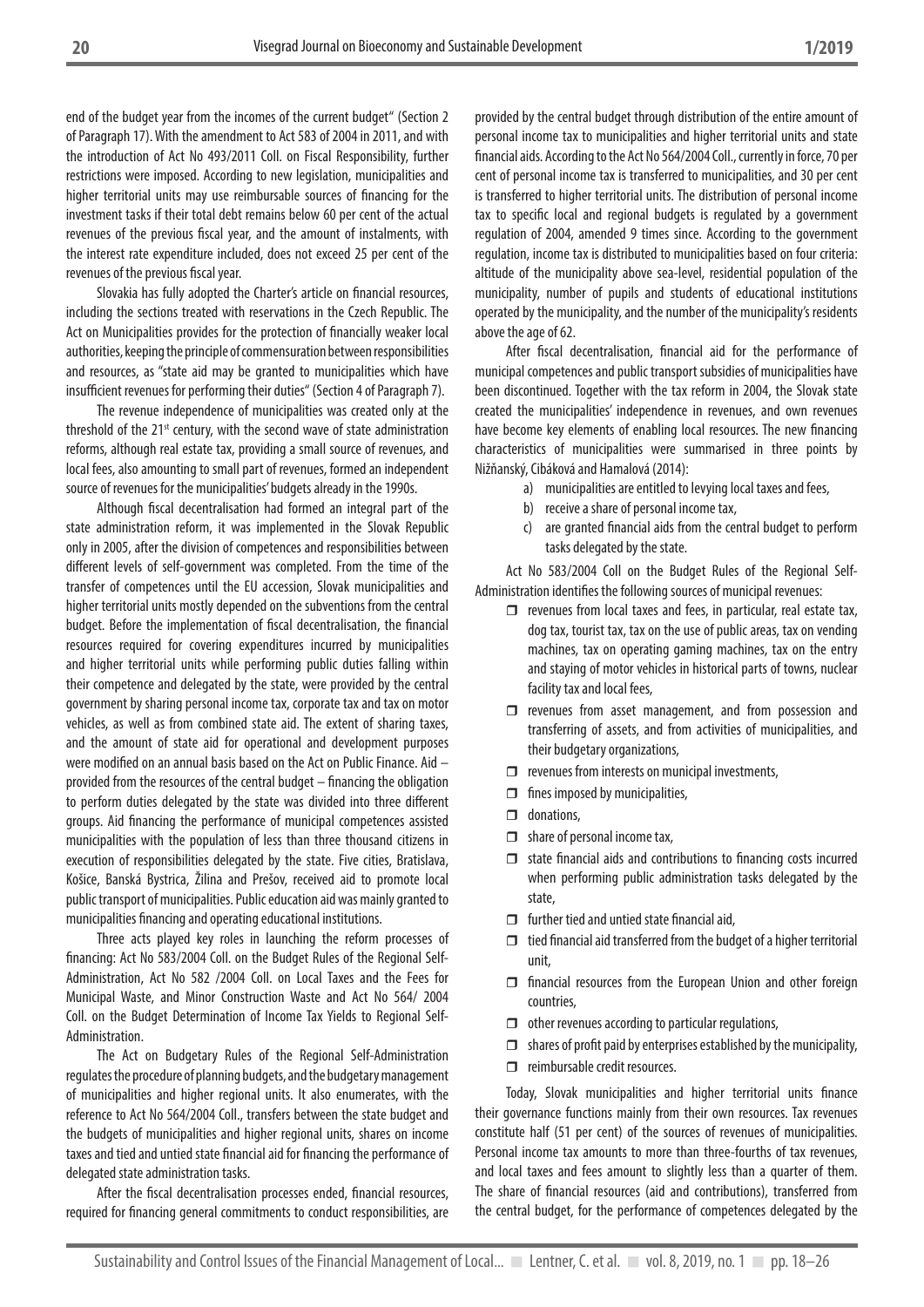state, stay at 27.5 per cent of the total revenues of municipalities. Revenues from entrepreneurial and other activities account for 10–11 per cent of resources.

Due to the Implementing Act on Budgetary Rules and Budget Responsibility, municipalities have decreased the use of reimbursable sources of financing. Net borrowing does not exceed 6 per cent of municipal revenues. On average, overdue liabilities account for 0.7 percent of total liabilities.

#### **Characteristics of financing of Czech municipalities**

Several common features can be traced in Czech and Slovak fiscal decentralisation processes. As district offices were abolished, state administration responsibilities and powers were transferred to the municipalities (in the Czech Republic the transfer was conducted in accordance to the Act No 314/ of 2002 Coll.).

The reform of the Czech public administration mechanism started when several points of the Charter were adopted, although even today the Czech Republic still makes reservations to some of the provisions of the Article 9 of the Charter regarding the financing of municipalities (which is responsible for the difference in structure of financing of Czech and Slovak municipalities).

According to the Czech Constitution, municipalities and higher self-governing regions with own budgets shall manage municipal property in view and for the creation of public good. Budget management of municipalities and districts is an independent competency, which in practice means that municipalities decide themselves on the budget matters.

Czech municipal and regional revenues – similar to its Eastern neighbour – are divided into four main groups: tax revenues, non-tax revenues (for example, resources from entrepreneurial activities of the municipality or region, the lease or sale of property), non-operational and capital revenues, and other aid and contributions. Taxes are predominant sources of revenues for the municipal budget, as they account for almost 70 per cent of revenues. The share of state aid is only 18 per cent of total resources, and the share of non-tax revenues is around 11 per cent. Marginalised capital revenues do not even reach 3 per cent. Czech central government provides financial resources required for financing municipal commitments to fulfil responsibilities from the central budget, by sharing value added tax, corporate tax, personal income tax and

winnings tax, as well as by the state aid and contributions.

Although the institute of local taxes is not due in the Czech Republic, in practice real estate tax and local fees could be de facto defined as local, as they constitute municipalities' own resources, in compliance with – the Charter adopted in 1999. Thus, real estate tax is contributed to the local budget in full. Tax revenues of regional selfgoverning units also comprise a share of value added tax, corporate tax, and personal income tax. The largest source of revenues of the local budget comes from its share of value added tax. According to the Act No 243/2000 Coll., municipalities and higher self-governing regions receive 35.2 per cent of central taxes. Since 2018, 33.56 per cent of value added tax, corporate tax and personal income tax have been transferred to the budget of municipalities. It is clear that Slovak municipalities rely on their own resources to a greater extent their Czech counterparts, and they have much wider range of local taxes available.

#### **Description of the Hungarian system of self-government from the aspects of operation and financing**

The Hungarian system of self-government has evolved from the Soviet-type system of councils prior to 1990 and has been gradually transformed into a real self-government. State distribution, a common feature of planned economies, has been replaced by decentralisation of responsibilities, where the state handed to local governments a growing number of responsibilities, but provided only limited finances. As the system of self-government evolved, the principle of "one settlement, one local government" arose, and the

administrative responsibilities at the settlement level were similar for every local government since they were delegated (Csűrös, 2014).

Hungary introduced the principles of the Charter into its legal system by adopting Act No 15/1997 Coll., however, these principles were already respected when the Constitution was amended and Act No 65/1990 Coll. (hereinafter referred to as the 'Self-Government Act") was adopted. The Constitution contained few references to the operation of self-government, but an important dimension of it was that it acknowledged the property of local governments (see Kecső, 2009), and acknowledged local government rules as sources of law.

The Act on Self-Government of 1990 was completely compatible with the requirements of the Charter, as it conferred on freely elected representative bodies and general assemblies of local governments the right to act within their local competences, including the right to act as economic entities. It also identified the responsibilities and competences for local governments. The act introduced different levels of self-government in the country, financial basis, which has been expanded by the Act on Local Taxes, ensuring the tax independence of local governments.

An important consequence of Hungarian approach to the regulation was that from the early 1990s the budgetary discipline of local governments became lax and their debts started to increase, due to underfunding, weak controlling methodology, and vast investmentdevelopment needs (especially after the EU accession). As a result of the state stronger decentralisation of duties ("distribution of

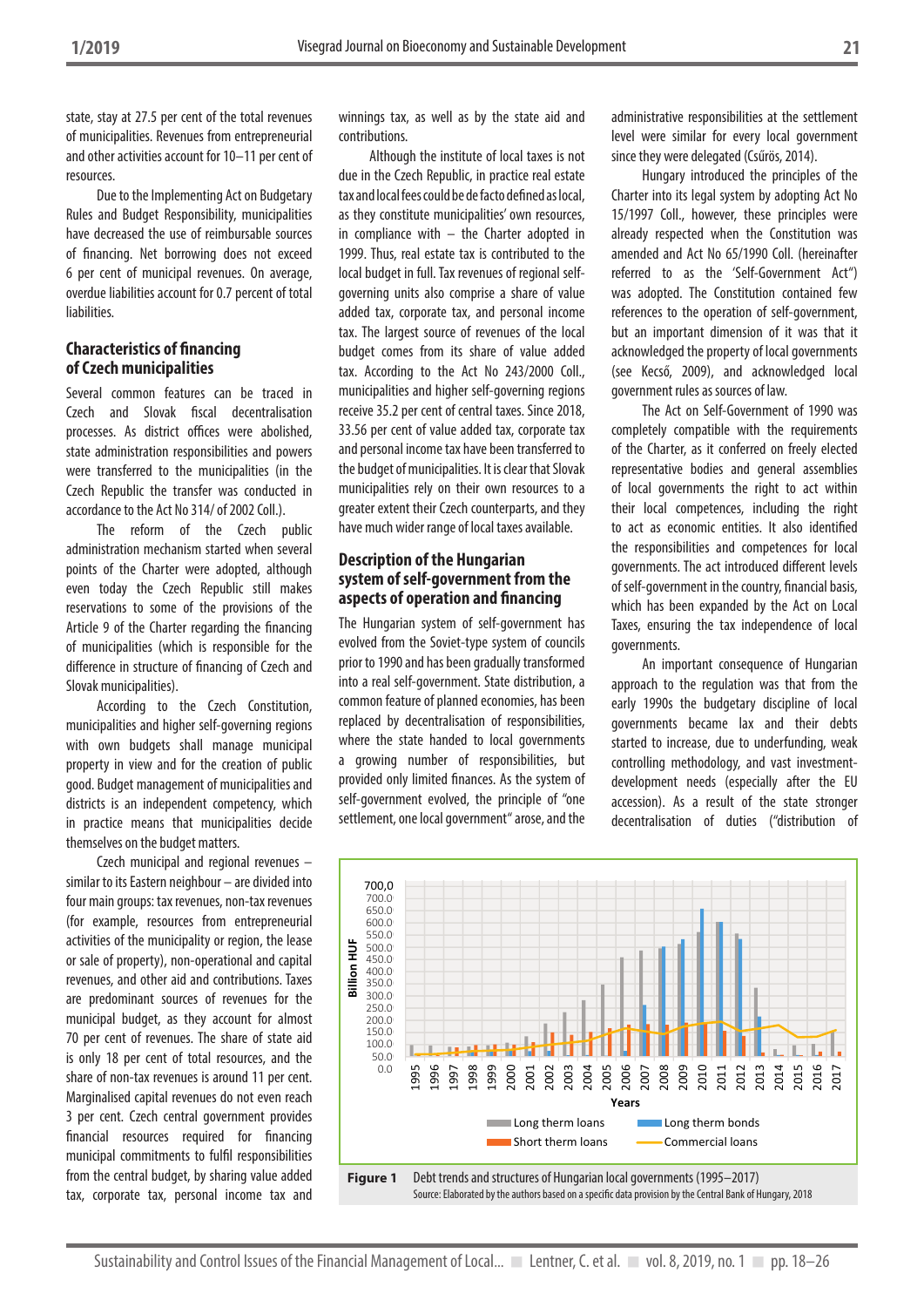duties") and the interruptions in public financing, operating deficits became permanent, meaning that the decentralised deficit (generated in local governments) became a system-specific factor of public finance as a whole. Another specific feature of the system was that in many cases (especially in the 1990s) settlements transferred their non-operational resources to meet operational expenditures. Problems were aggravated by the fact that debts were incurred in foreign currency after the turn of the millennium (Figure 1). The figure shows how drastically bonds have increased since 2006, but longterm loans, which, again, were denominated in foreign currency, also started to increase from 2002, thus the crisis of 2007–2008 affected the system of local self-government in Hungary much deeper than in most other OECD countries (Fábián, 2017).

While examining internal structural elements, it is natural to see that the GDP ratio of local tax revenues was higher in Hungary than in any other country examined. At the same time, a high increase in local governments' debt took place while levels of local tax revenues were stagnating, or even decreasing. Thus, the phenomenon is atypical, as one of the major resources to repay debts, i.e. local tax revenues decreased in this period compared to the GDP, which exposed the sensitivity of the Hungarian local tax system to economic downturns.

Debt accumulation can be explained by the fact that in the budgetary period of 2007–2013 the Hungarian national development policy aimed to provide local governments with a significant share, 15 per cent, of the EU cohesion support granted for this period. The previous government provided the opportunity of taking out resources in the loan market, instead of national budgetary aid, to use these development resources, and arranged legally that such investment were accounted for as own contribution, although in reality onerous liabilities were assumed by the local governments. Another notable element of Hungarian decentralisation was the approach to the evaluation of assets, which took place from 2001 to 2003. The assets previously registered without purchase or accounting value, had to be evaluated and entered into books by Hungarian local authorities on their own. As a result, the wealth of local governments tripled, and accounted for 35 per cent of the GDP by 2007, which improved the latent creditworthiness of local governments. This situation was exacerbated by the fact that the creditworthiness assessment carried out by banks was optimistic, even though this optimism was not completely justified. Amid this surge in formal wealth of local governments the debt accumulation continued, with increasing operational deficit, as the operational-structural problems of previous system remained unresolved. Debt accumulation, however, did not start in 2007 but well before, the pace of growth was high especially from 2004, due to the opportunity to use development resources after the EU accession. The central budget assigned an increasing role to local authorities in performing duties, which resulted in decentralised deficit and debt, while local and central governments lacked own resources required for the drawdown of EU grants. Another feature of that period was that in the years of local elections debts were always higher than in previous years, which also intensified the local authorities' demand for credit transactions.

From 2002, as it is shown in Figure 1, the debts of Hungarian local governments started to decrease significantly, as the Hungarian economic governance recognised that the debts of local governments posed a hazard not only to public finances as a whole, but also to fiscal compliance with the Maastricht protocol on convergence criteria and to the provisions on public services in settlements. Primarily, debt was accumulated in towns with county rank and county governments, which was a serious problem because the role of these local governments was prominent in providing public services. Thus entire regions would have got into harsh situation, especially because of soaring foreign exchange rates. Therefore, during four steps consolidation process in the period between 2011 and 2014 the total debts of local governments were assumed by the central budget, in cooperation with local governments, after long negotiations. This measure, which was unique of its kind, however, limited further indebtedness, as at the same time budgetary rules were tightened. This process fit in the process of re-defining of the legal frameworks of the Hungarian system of self-government, which started in 2011 (Lentner, 2014).

With the start of fiscal consolidation, the Parliament redrawn the operation, the system of responsibilities and competences of local governments in 2011, acknowledging the local voters' rights to selfgovernment, but equally observing the principles enshrined in the European Charter of Local Self-Government. When identifying the responsibilities of local governments, the performance of settlements was considered, and the new regulation customised the previously wide-ranging obligation to provide public services.

Articles 31–35 of the Fundamental Law, entering into force in 2011, declared the constitutional rights of local governments, with regard to the Charter. These rights include the adoption of regulation instruments and bodies exercising the rights of local governments. In relation to public finances, Articles 36 and 38 provide a framework for managing the assets of local governments (Zéman, 2017; Zéman and Tóth, 2015). One of the novelties of the Fundamental Law, comparing to the previous Constitution, was the incorporation of the major guiding principles of public financial regulation.

The act on the operation of local governments declared that voters of settlements and counties are entitled to the right of self-government. Municipal governments operate in villages, towns, township seats, towns of county rank and districts of the capital, while regional governments operate in counties. The act differentiates between the responsibilities of the capital, the districts, the towns, the villages and the towns of county rank. It prescribes for them to perform the duties and exercise the powers mandated by legislation and those assumed voluntarily and determines that they may have different duties and powers.

After 2011 the regulatory environment has taken a rules-based course, which manifested in the Fundamental Law, the Stability Act, and the Act on National Assets. These acts guarantee responsible budget management. The Stability Act has imposed an authorisation requirement on borrowing by local governments and local governmental companies. The National Assets Act included the assets of local governments into national assets.

The economic independence of the Hungarian system of selfgovernment is in place under legal conditions, the main sources of law includes the articles on public finances of the Fundamental Law, and the paragraphs of the Local Government Act, which ensure the independence of managing finances, completely in the spirit of the Charter. Thus the Act on Local Taxes embodies taxation sovereignty of local governments, which is, however, limited. Local governments may choose from property-type taxes, communal taxes and business taxes as set forth by law, but the given base of assessment may be subject to one tax burden only, which is a limitation. Beyond the ban on tax multiplication, taxes levied by local governments shall not exceed the maximum tax rate imposed by the Parliament: for example, they may levy a business tax of maximum 2 per cent. The local governments' right to levy taxes has been strengthened since 2015, as, with the introduction of the system of municipal taxes, local governments may levy tax on any basis of taxation which is not a basis of taxation for a central or another local tax. Local business tax revenues have significant weight in the system of financial management, since they account for 80–85 per cent of the total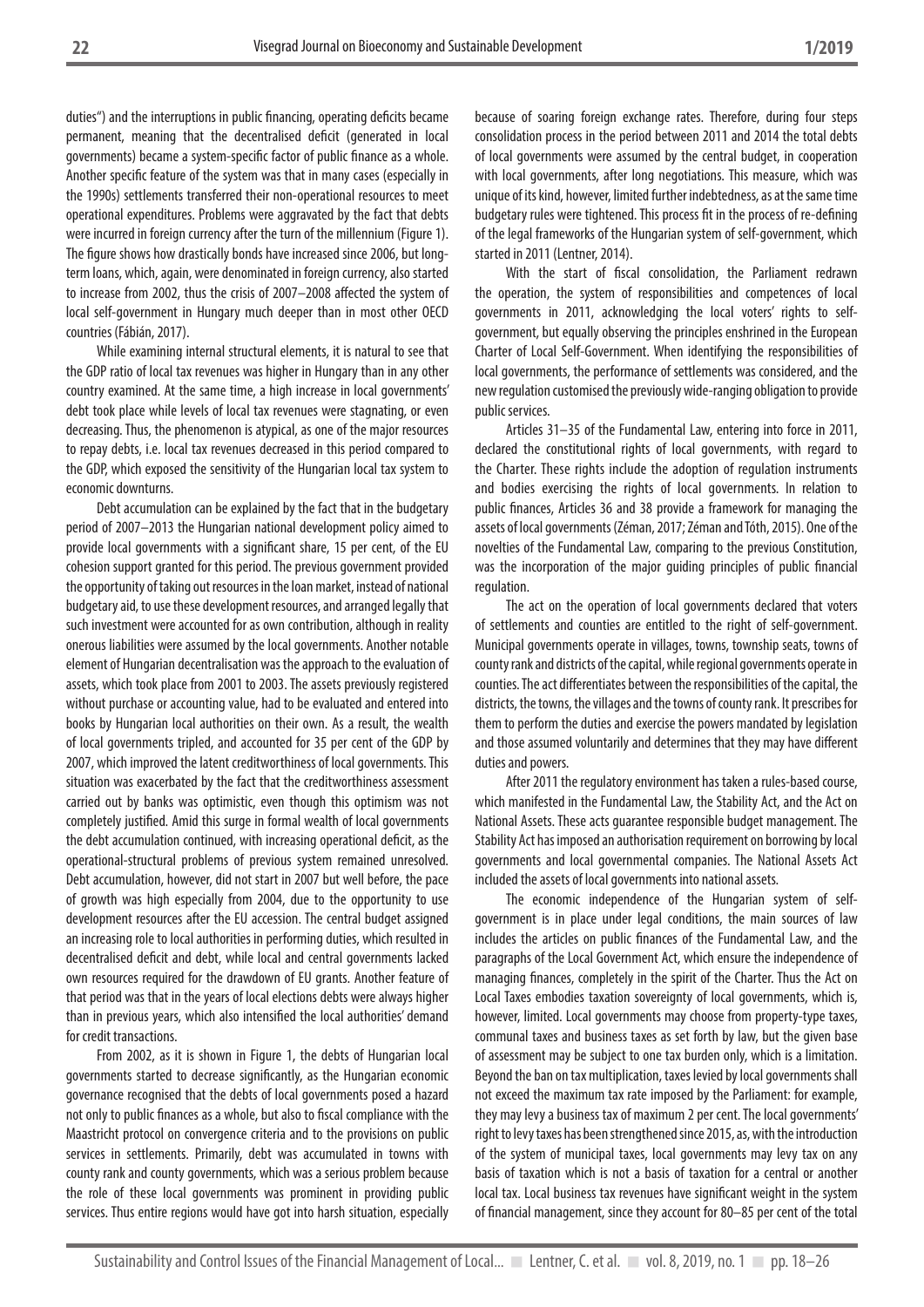taxes in the country. The share of local business tax differs by local governments and categories of self-government. A disadvantage of this tax is that it is sensitive to economic downturns and deepens regional differences as only economically developed settlements can raise considerable revenues from it. Besides, it is disadvantageous for companies (Kecskés, 2016), in particular service companies, due to the calculation of the tax base.

Summing it up, the Hungarian system of self-government meets the following requirement of the Charter: local governments shall enable their revenues predominantly by tax and fee policies developed within their own competence. This, however, differs to a great extent by settlement categories and geographical areas.

The local governments system of central budgetary support works within the framework of financing duties, the extent and amount of support is determined by the current budgetary act. In financing duties, duty-based support is provided by the Parliament through the system of financing duties to cover operational expenditures of the performance of mandatory responsibilities by local governments, and the support provided for the performance of duties is in line with the public service level established by the current legislation.

The system of financing duties is based on an imputation regime, which requires the local government:

- $\Box$  to manage its finances rationally,
- $\Box$  to have expectable own revenues based on legislation (the rate of which is stipulated by the budgetary act of the current year);
- $\Box$  and to have actual own revenues due to the local government-controlled basis.

The areas and rates of revenues to be considered are regulated by the budgetary act of the current year. The act offers an opportunity for the state to provide local governments with state support to finance voluntary duties treated as priorities by the state (Kecső, 2016).

#### **Assessment of operability**

Important justification for our comparison is the fact that all three countries operate at accrual-based system of accounting. In the Czech Republic and Slovakia the accounting reform of public finance took place earlier (Otrusinová, 2016). Hungary took the same step in 2014, subsequently local authorities have been keeping







books in an accrual-based, profit-oriented system of accounting, pursuant to Government Decree No.4/2013, which incorporated Directive No. 2011/85/EU into Hungarian legislation.

The fiscal rules of the local governments in the three countries were compared by Bryson and Cornia (2000). A study by Davey and Péteri (1998) focused on the decentralisation process, which had been fully implemented by the countries examined before their accession to the EU. They established that Hungary was the first to implement changes, as well as improved fiscal and regulatory environment, based on the theoretical lessons of fiscal federalism. Nonetheless, the Hungarian system of self-government atypically turned indebted and was put at risk.

Regarding the self-governmental subsystem's ability to generate revenues we established that the revenues of the local governments are the highest in the Czech Republic, accounting for 7 per cent of the GDP in 2016, while they stay at 3 per cent of the GDP in Hungary, and 2 per cent of the GDP in Slovakia. The rate of local tax revenues in all three

Visegrad countries are lower than average in OECD countries. Among the countries examined, it was the highest in Hungary, 2–2.5 per cent of the GDP in the last decade. In Slovakia local tax revenues accounted for less than 1 per cent of the GDP, while in the Czech Republic it stood at 0.5 per cent.

Thus, the Hungarian regulation of selfgovernment provides for the highest rate of own revenues and complies with the requirement by the Charter that a part of revenues shall derive "sui generis" (from their own competence).

The share of own revenues as a part of total revenues is also high in Slovakia, while in the Czech Republic its part in local tax revenues is rather minor, meaning that there the stipulations of the Charter have limited impact. The reason for the situation in the Czech Republic is that fees are the major sources of local governments' revenues (Bryson, 2016).

While examining compliance with fiscal rules, we established that starting from 2000 until 2012 (with the exception of year 2007) deficit as a percentage of the GDP did not reach even 1 per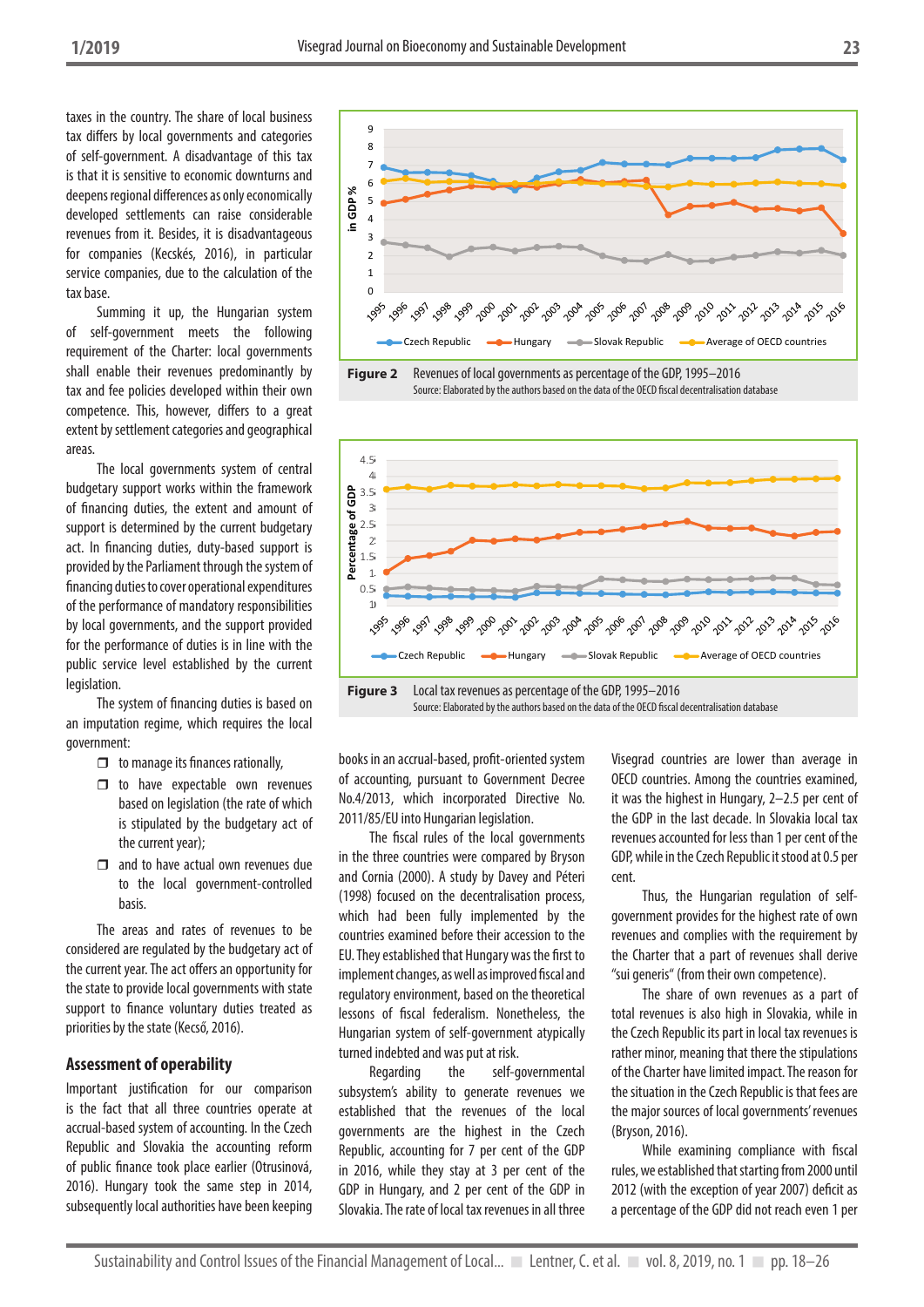







cent in the Czech Republic. Since 2013, the Czech subnational governments has shown financial management without deficit (same situation already took place in late 1990s). From 1997 (with the exception of years 1999 and 2001), Hungarian local governments have been accumulating deficits, but the balance of the total expenditures and revenues of subnational governments has been positive against GDP since 2011. In the case of Slovakia, the picture is mixed. In the late 1990s, Slovak municipalities accumulated massive deficits, which exceeded 1 per cent until 1998, reaching the highest level among the countries examined. From the year 2000, a positive balance was achieved, but after the EU accession the balance of financial management turned negative again. Since 2012, except for a small deficit in 2014, the balance has been shifting to the positive range again.

In the Slovak Republic from 1995 till 2012, there were only four years when the municipalities did not have deficit. In the Czech Republic from 1995 till 2002, local governments realized deficit in one year only, whilst from 2000 till 2012 they made loss in every year except one. In Hungary, local municipalities in general were in deficit. After the subprime crisis, from 2013 the budgets of the local municipalities turned to surplus in all of the mentioned countries, which indicates that the fiscal restrictions constrained the operation of the municipalities in an effective way.

In Slovakia, a debt rule was adopted in 2011, setting the debt limit at 60 per cent of revenues. On the basis of the data by the Ministry of Finance, debts of municipalities and higher territorial units accounted for almost 3 per cent of government debt in 2015, which shrank in the last two years, dropping to 2.5 per cent of government debt. The debts of Slovak municipalities and higher territorial units have fluctuated between 3 and 5 per cent of government debt during last fifteen years. Bryson (2000) claims that only larger cities, with a population over 100,000 people – the capital, Bratislava, and the city of Košice in particular – are threatened by excessive indebtedness, which is also underpinned by the data of the Bratislava-based Institute for Economic and Social Reforms. The indebtedness of the capital reached almost 53 per cent in 2016, and that of Košice was nudging 30 per cent. From 2000 to 2007, the Ministry of Finance of the Czech Republic was applying a debt service ratio to control municipal debts, the value of which could not exceed 30 per cent of the sources of municipal revenues. Pursuant to currently effective Czech legislation (Act No 23/2017 Coll. on the Rules of Budgetary Responsibility), the debts of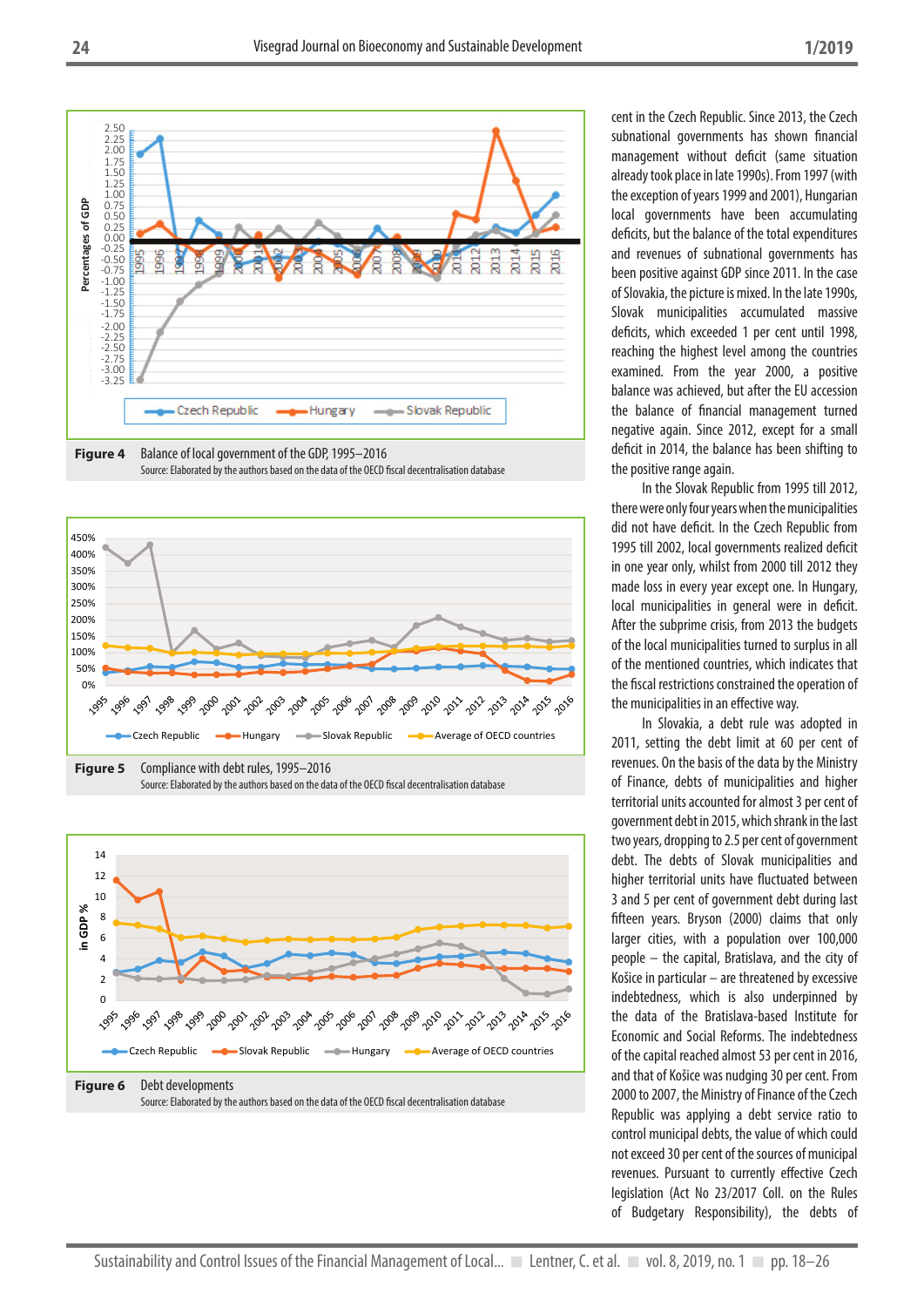municipalities and higher self-governing regions must not exceed 60 per cent of the last four years' average municipal revenue.

After its introduction, the effects of new regulations were not felt between 2003 and 2006, but since 2007 this budgetary rule has been met every year. In Hungary, debt service was compared to own revenues, but not to the rate of indebtedness. With the accumulation of debts, the rate of debts compared to own revenues was growing gradually, reaching its peak in the most indebted year, and showed a downward trend with consolidation. From the rate of revenues, we can conclude that since 2011, it has met the budgetary rule, which sets a limit of debt service at 50 per cent of own revenues. The analysis suggests that Czech municipalities complied with the requirements of the regulation, unlike in the case with Slovak local authorities, while compliance with the Hungarian regulation can only be presumed.

In terms of debts, municipal indebtedness was high in Slovakia in the 1990s, normalised by 2001, and remained within 2–3 per cent range ever since. In the case of the Czech Republic, it is not possible to talk about a real accumulation of debts, as the debts of local authorities were fluctuating in the range of 3–4 per cent of the GDP. In Hungary, debts were accumulated, from 2010 debts increased annually by 10.8 per cent on average, reaching a peak in 2010. With the consolidation of debts, which began in 2013, debts decreased, accounting for 1.10 per cent of the GDP in 2016. Compared to the data in OECD countries, debts remain below the median figures, except for Slovakia, where government debt was transferred to municipalities. After the world financial crisis, an increase of the average debt figures was witnessed in OECD countries.

# **Conclusion**

In the examined Visegrad countries, regulations are established in line with European norms and based on the principle of subsidiarity. Conducted legal dynamics analysis justifies continuity. Contemporary self-government have incorporated all the requirements of the Charter, with special emphasis on the financial independence. From the economic point of view, however, the stability of financial management and the methods of financing are very different in all three countries. In the Czech Republic, for example, the room for manoeuvre provided by local tax revenues is smaller compared to other nations. Thus, it is not local authorities' room for manoeuvre that is limited, but, in relation to revenues, the expenditure side and the debts that can be run up.

As for the debt rules adopted, in the Czech Republic regulations present a limiting factor to the indebtedness of the local governments since early 2000s, while in Hungary the appropriate regulation has been installed since 2011.

The way local governments are managing their revenues is not the only important issue for the local governance. It is also important what limits to their independence are in place against their sustainability, aimed to prevent local governments from running deficits and accumulating debts, ensuring the prevalence of the most important basic principle of accounting, i.e. the going concern principle, and thereby budgetary sustainability.

The final conclusion of our study is that in the development of their system of self-government, three Visegrad countries under review have endorsed the recommendations of the Charter, which is regarded as a compass for the development of local governance in Europe, and a modern, rules-based practice of budget management has been continuously introduced with regard to the financial sustainability. It is a key finding of our research that in the relatively homogeneous Visegrad countries, in Hungary the regulatory environment, which existed before 2011, and weak control of public finances led to increase in debts, and since their state consolidation, when regulatory limits preventing re-indebtedness entered into force, Hungarian system of local authorities moved to sustainable operation and continuous provision of public services.

Thus, all the three countries now demonstrate the major achievements of the theory of fiscal federalism, and established a decentralised system of responsibilities and competences, but at the same time they opted to avoid unfettered decentralisation, and to ensure an adequate operation of local authorities with the means of budgetary rules and active participation in the economic policy. It can be interpreted as an atypical phenomenon that the Hungarian sector of self-government, following and implementing the regulatory principles of the Charter like the Czech and Slovak practice did, became severely indebted, the provision of public services in settlements was compromised, and negative messages were send on public finance as a whole. In order to counterbalance this challenge, debt consolidation has been implemented in the Hungary. At the same time, decentralisation of duties also took place, and duties related to healthcare, facility management, and education  $-$  with the exception of providing kindergarten care  $-$  have been assumed by the state. Furthermore, stringent budgetary regulations has been introduced to prevent another indebtedness cycle, and the prerogatives of the State Audit Office's control were expanded.

To sum it up, a similar regulatory environment does not necessarily mean an operation regulated in the same way, but economic governance must take an active part in it, and review the effectiveness of the regulation.

#### **Acknowledgement**

This study is written in part of Lentner by support from PADS Foundation – National Bank of Hungary.

#### **References**

- BURRET, H. T. FELD, L. P. 2018. Vertical effects of fiscal rules: the Swiss experience. In International Tax and Public Finance, vol. 25, 2018, no. 3, pp. 673–721. doi: https:// doi.org/10.1007/s10797-017-9467-y
- BRYSON, P. J. 2016. User Fees in Local Finance: Performance and Potential in the Czech Republic and Slovakia. In P. J. Bryson (Ed.), The Economics of Centralism and Local Autonomy. Fiscal Decentralization in the Czech and Slovak Republics. New York : Palgrave Macmillan, 2016, pp. 95–114. doi: https://doi.org/10.1057/9780230112018
- BRYSON, P. J. CORNIA, G. C. 2000. Fiscal decentralisation in economic transformation: the Czech and Slovak cases. In Europe-Asia Studies, vol. 52, 2000, no. 3, pp. 507–522. doi: https://doi.org/10.1080/713663064
- CSŰRÖS, G. 2014. Changes in Hungarian local government system. In Bódi, F. Fábián, G. – Fónai, M. – Kurkinen, J. – Lawson, T.R. – Pietiläinen, H. (Eds.). Access to services in rural areas: A comparison of Finland and Hungary. Bremen : Europaeischer Hochschulverlag, 2014, pp. 71–88.
- DAFFLON, B. 2010. Local Debt: from Budget Responsibility to Fiscal Discipline. In IEB 6<sup>th</sup> Symposium on Fiscal Federalism, Barcelona, June 14–15. Retrieved from http:// commonweb.unifr.ch/EcoDean/Pub/telecharg/wp/417.pdf
- DAVEY, K. PETERI, G. 1998. Local Government Finances: Options for Reform. Nagykovacsi : Local Government Know-How Programme, 1998.
- DUVE, T. DRESCHSLER, W. 2011. Insolvent local government: German approach prevention. In Central European Public Administration Review, vol. 9, 2011, no. 2, pp. 7–36. Retrieved from http://uprava.fu.uni-lj.si/index.php/CEPAR/article/view/174
- FÁBIÁN, A. 2017. Local self-government in Hungary: The impact of crisis. In Nunes, S.C. Buček, J. (Eds.). Local government and urban governance in Europe. Cham : Springer International Publishing, 2017, (pp. 71–87). doi: https://doi.org/10.1007/978-3- 319-43979-2
- FOREMNY, D. 2014. Sub-national deficits in European countries: The impact of fiscal rules and tax autonomy. In European Journal of Political Economy, vol. 34, 2014, pp. 86– 110. doi: https://doi.org/10.1016/j.ejpoleco.2014.01.003
- HABÁNIK, J. KORDOŠ, M. HOŠTÁK, P. 2016. Competitiveness of Slovak economy and regional development policies. In Journal of International Studies, vol. 9, 2016, no. 1, pp. 144–155. doi: https://doi.org/10.14254/2071-8330.2016/9-1/10